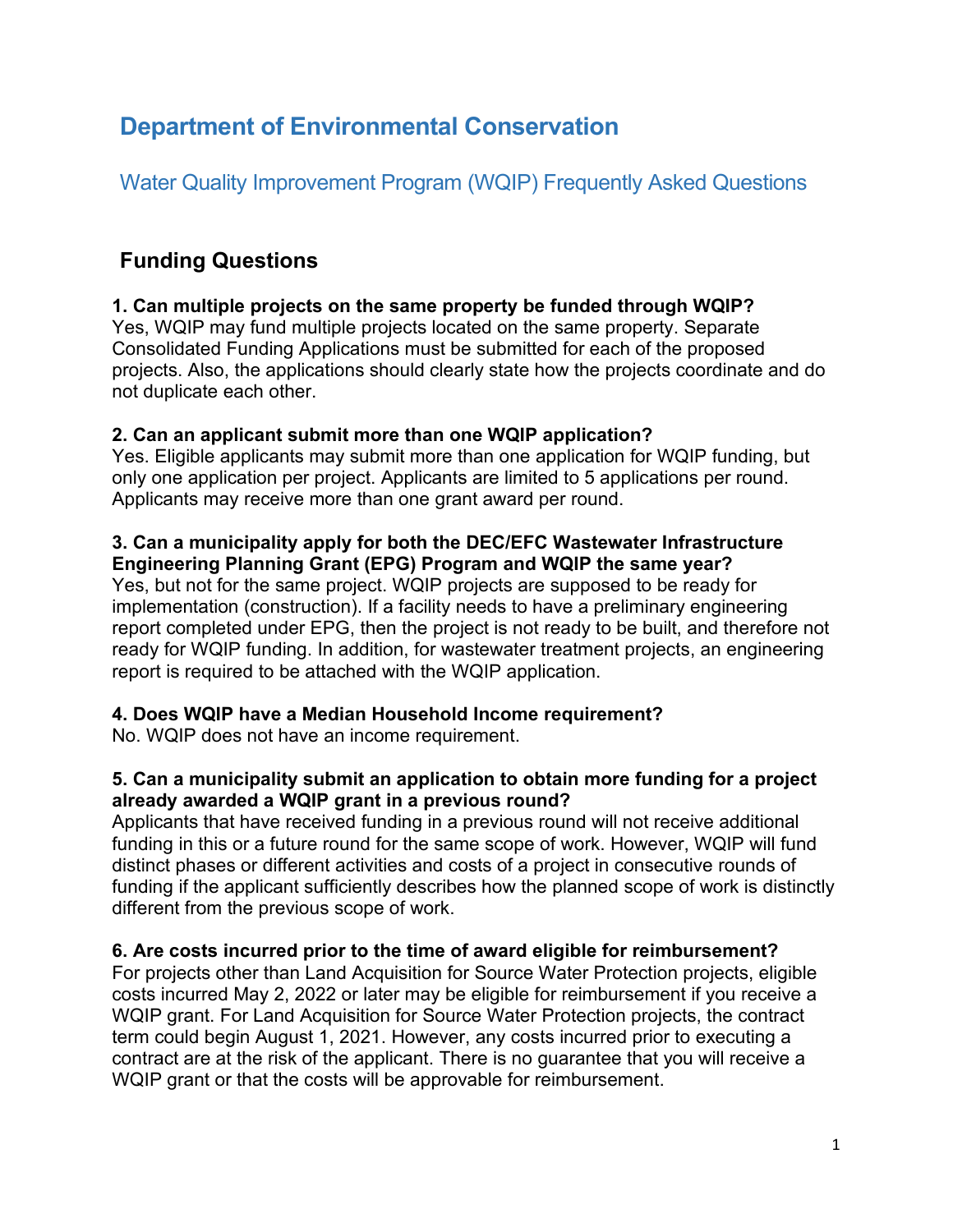## **Application/Contracting**

### **7. Can applicants provide additional documentation with the WQIP application?**

Applicants should only submit the supporting documentation that is required by the WQIP application for their particular type of project.

#### **8. Is a municipal resolution required to be submitted with a WQIP Program application?**

No. A municipal resolution is not required to be submitted with applications for the WQIP program.

#### **9. If a municipality currently has an open WQIP grant, will that negatively affect their chances of getting awarded another grant in this round?**

Municipalities with open WQIP grants are eligible to apply again this round. Applicants should keep in mind that a municipality's "Experience and Ability" are considered during the application review process; therefore, municipalities are encouraged to make sure the existing WQIP grant is up to date with the Department.

#### **10. Is it possible to view the WQIP application questions in the Consolidated Funding Application (CFA) before filling out the application**

Yes, they are available to view or download on the [CFA Program Questions webpage](https://apps.cio.ny.gov/apps/cfa/help.cfm?section=programquestions) (leaves DEC website).

### **11. Where can I find help filling out the CFA?**

DEC does not administer the CFA. For technical questions about the CFA, contact the CFA helpdesk at  $cfa-tech@ny.gov$ . Tips and resources are also available on the CFA [Help webpage](https://apps.cio.ny.gov/apps/cfa/help.cfm?section=all) (leaves DEC website).

### **12. Can more than one entity apply for a WQIP grant together as co-applicants?**

Only one entity can be the applicant as DEC can only execute a contract with one entity per project.

# **Scoring**

#### **13**. **What is the "Classification Points Factor" in the scoring criteria for several project types?**

These points are allotted to a project on the basis of the state-assigned classification of the receiving water at the point of discharge where appropriate.. For more information on the classification of waterbodies in NYS, please refer to the [DECinfo Locator](http://www.dec.ny.gov/pubs/109457.html) where you will find the Waterbody Inventory/Priority Waterbodies List segment factsheets for each waterbody with additional information.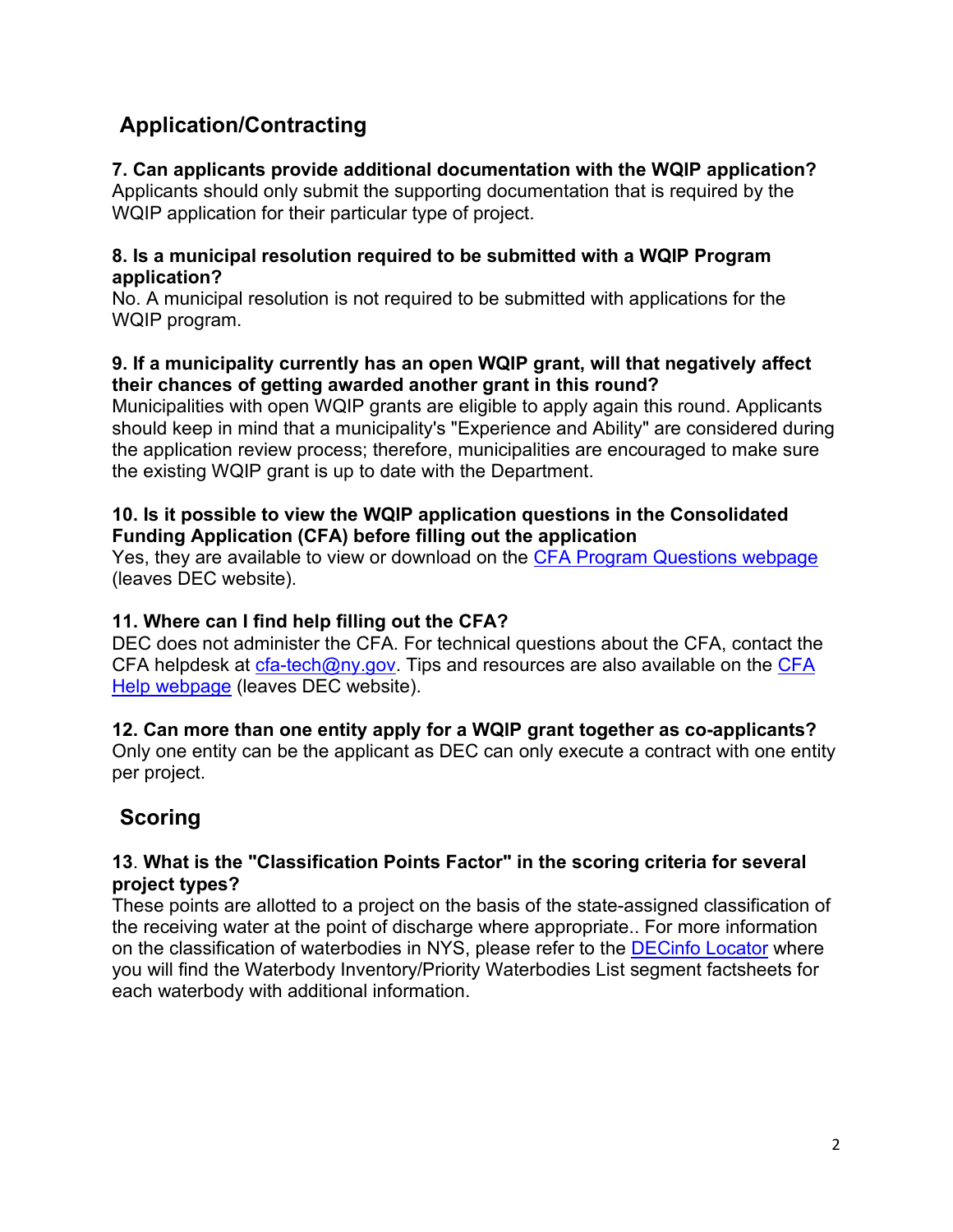## **Project Timeline**

#### **14. How long does an awardee have to complete a WQIP project?**

Projects selected for funding through WQIP should complete construction within 2-3 years of receiving the grant award. Some projects may extend to 5 years.

#### **15. Will there be future rounds of WQIP if the July 29, 2022 deadline is missed?** DEC anticipates that there will be future rounds of WQIP.

## **Flood Resiliency Requirements**

#### **16. Where can I find floodplain maps and more information about WQIP flood resiliency requirements?**

Resources to help with this application requirement are on DEC's WQIP webpage at: [https://www.dec.ny.gov/pubs/4774.html.](https://www.dec.ny.gov/pubs/4774.html) Links to the FEMA Flood Map Service, Floodway Development and Floodway Guidance, and National Flood Insurance Technical Bulletins are in the Applications Resources table on this webpage. Send questions to [user.water@dec.ny.gov.](mailto:user.water@dec.ny.gov)

## **Land Acquisition for Source Water Protection**

### **18. Where can I identify public water supplies?**

Contact your local county health departments to verify active public drinking water supplies. Contact information can be found by visiting: [https://www.health.ny.gov/contact/contact\\_information/](https://www.health.ny.gov/contact/contact_information/)

#### **19. Once the land is acquired, can it be turned over to the local municipality? Can that happen within the three year grant term or would it need to happen after the term is completed?**

Upon approval by DEC, an applicant who acquired an interest in real property using this grant funding may sell, lease, exchange or donate the real property to a not-for-profit or municipality, who will continue to use the real property for the same public purpose, without an express act of the New York State Legislature. Any sale, lease, exchange or donation which will result in the real property no longer having a public purpose must be approved by an express act of the New York State legislature. There are no time constraints on when that transfer has to happen.

#### **20. Which TMDLs qualify for WQIP Land Acquisition Points?**

In order to receive points, the project must be identified in a DEC-**approved** watershed implementation plan (i.e., TMDL, Nine Element Watershed Plan or DEC HABs Action Plan). The list of approved TMDLs are on DEC's website at: <https://www.dec.ny.gov/chemical/23835.html>

#### **21. Will public water supplies listed as "Groundwater under the influence of surface water" be scored as a surface water or a groundwater?**